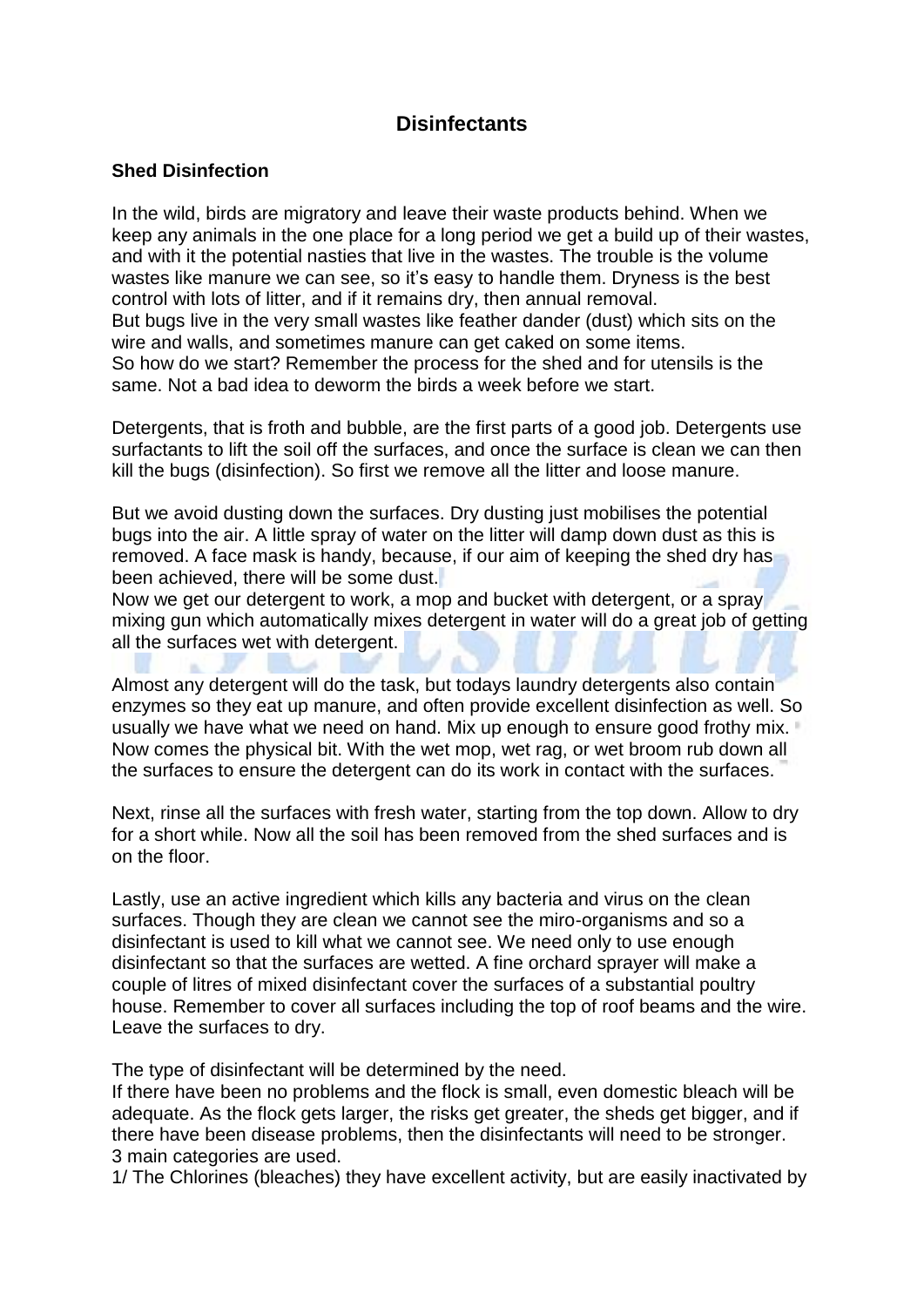organic material and break down quickly.

2/ The Quats which are a more complex disinfectant but work well in most situations. Often hard to get in smaller bottles.

3/ The long chain salts [\(Virkon\)](http://eshop.bellsouth.com.au/epages/bellsouth.sf/en_AU/?ObjectPath=/Shops/bellsouth/Categories/H/DIS) excellent in all activity classes, but expensive. Now available in tablet form which makes it ideal for small users.

The last thing to do is some lime on the floors and around the shed. Contrary to popular belief the lime doesn't disinfect much, but it does change the acid level and some makes the environment less friendly to the "small" bugs. A generous covering of lime on the floor of the shed, and the areas around the shed will assist in maintaining a good environment for the good bacteria in the earth and slowing the growth of bad bacteria. Allow the shed to dry and then reintroduce the birds.

When reintroducing birds check the health check of the birds. Inspect each bird, treat for external parasites, (spray or dust), treat for scaly leg mite even if you can't see it yet (CRC or WD40 on the legs), and check the birds general health of the birds. (good body weight, clean any dirty bottoms, clear eyes, no runny noses, no bad breath, maybe a worm tablet down the throat, check toenails and trim if needed, check spurs on males and trim if needed, check leg rings are not too tight).

## **Water disinfection**

Many diseases can be waterborne, especially when tank water and dam water are used as our water sources. Both these sources have the possibility of wild bird contamination, and the transmission of diseases carries by wild birds. In recent times much attention has been paid to these issues in commercial poultry, and government bodies are concerned with the possibility of disease transmission by wild birds into small flocks especially in times of exotic disease outbreak. So small producers should be aware of that potential, and take precautions, especially if they use dam water and wild waterfowl are also using the dams, and most especially if there is an exotic disease warning.

Most disinfectants will do the job, some have distinct negatives in the taste of the water, some are difficult for the small producer to use, and some are not much good if the base water is cloudy.

Importantly, use disinfects at low concentrations, so the negatives are minimised, we need to have long contact times. So for small users, a residual chlorine like Chloramine T (or [Nycex\)](http://eshop.bellsouth.com.au/epages/bellsouth.sf/en_AU/?ObjectPath=/Shops/bellsouth/Products/NYCEX50) makes great sense. Just 30 grams per 1000 litres will effectively disinfect the water, about 1 gram per 20 litre drum, and maintain its activity for a long period.

We even use it with pigeons, at the same rate for long term control of Canker (Histomoniasis). The bird gets a mini mouth wash every time it drinks, effectively reducing transmission between adult and young.

1 gram equates to about 1/5 level teaspoon.